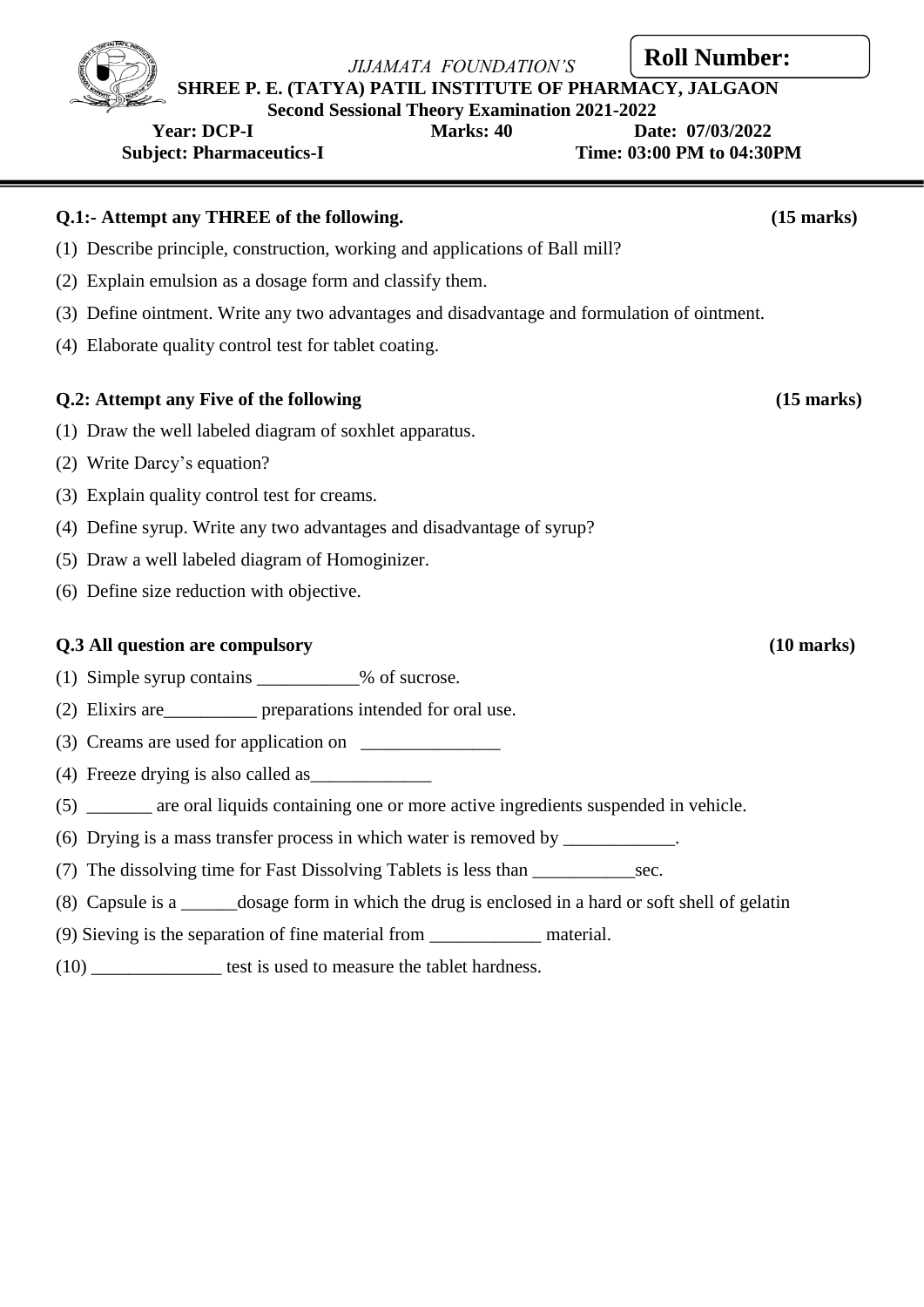**Roll No:**



**SHREE P. E. (TATYA) PATIL INSTITUTE OF PHARMACY, JALGAON**

**Second Sessional Theory Examination 2021-2022<br>Marks: 40 Date: 08/03/20** 

**Year: DCP - I** Marks: 40 Date: 08/03/2022<br> **Subject: Pharmaceutical Chemistry** Time 03:00 PM to 04:30 PM **Subject: Pharmaceutical Chemistry** 

| Q.1:- Attempt any THREE of the following.<br>1) Explain in detail limit test for arsenic with diagram            | $(15 \text{ Marks})$ |
|------------------------------------------------------------------------------------------------------------------|----------------------|
| 2) Add a note on precipitation titration.                                                                        |                      |
| 3) Classify non barbiturates and draw the structure of diazepam and alprazolam                                   |                      |
| 4) Classify general anesthetics and explain barbiturates with example                                            |                      |
| Q.2:- Attempt any FIVE of the following.<br>1) Define sedative and hypnotics and enlist the stages of anesthesia | (12 Marks)           |
| 2) Define impurity and give sources of impurity                                                                  |                      |
| Define hematinics and anemia and give its official compounds<br>3)                                               |                      |
| Add a note on complexometric titration<br>4)                                                                     |                      |
| Explain types of errors<br>5)                                                                                    |                      |
| Define a. Abrasives b. dentifrices c. Antimicrobials<br>6)                                                       |                      |
| Q.3:- All questions are compulsory                                                                               | (10 Marks)           |
| 1) In the limit test for chlorides ____________________ is used as an indicator                                  |                      |
| 2) When barium chloride reacts with sodium sulphate it forms ___________________                                 |                      |
| 4) Molecular weight of NaOH is ____________                                                                      |                      |
|                                                                                                                  |                      |
|                                                                                                                  |                      |
| 7) Volhard method is a type of _________________________titration                                                |                      |
|                                                                                                                  |                      |
| 9) The agents promote defecation are called as __________________________________                                |                      |
| 10) Substance required in the formation of blood is called as                                                    |                      |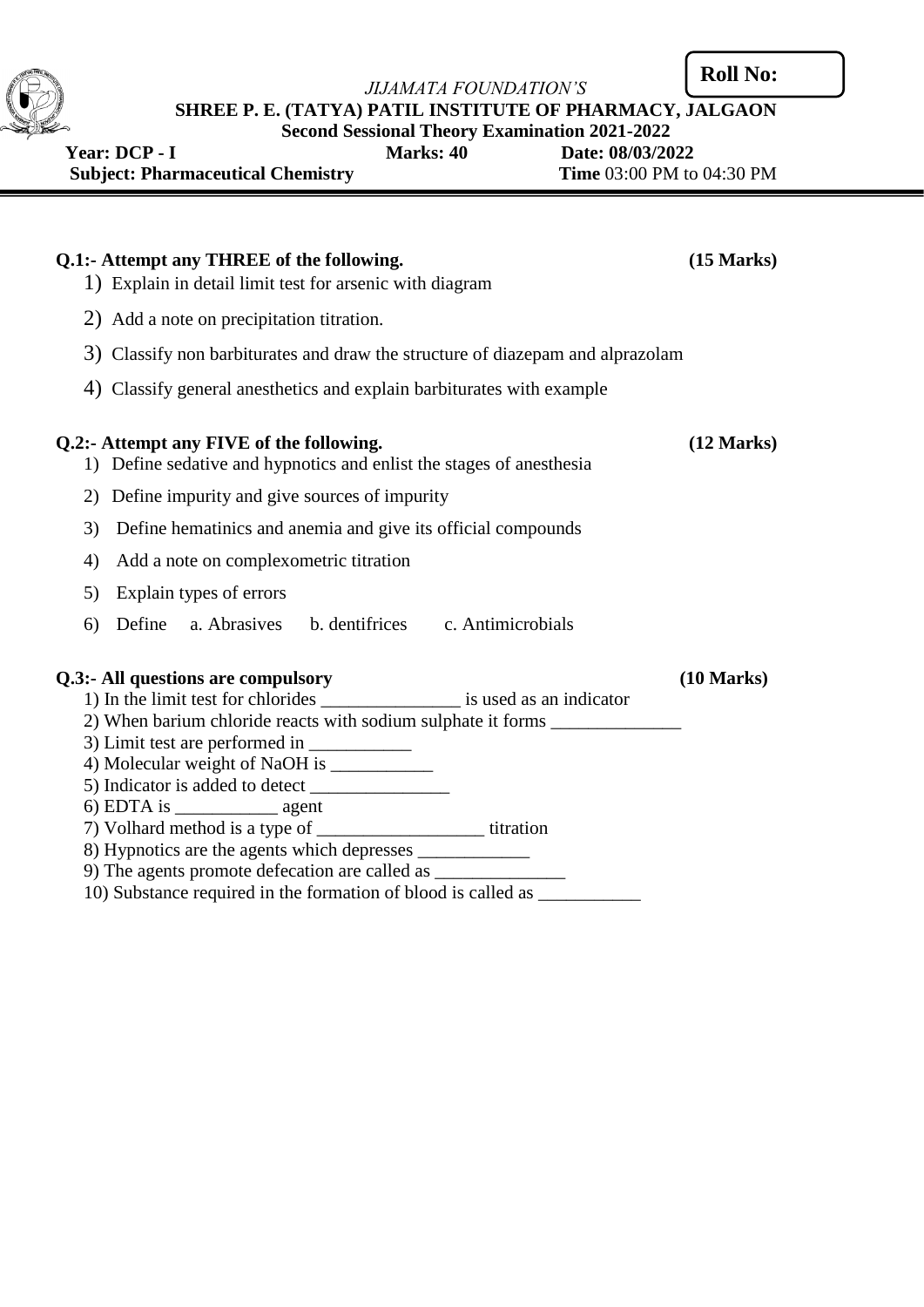**SHREE P. E. (TATYA) PATIL INSTITUTE OF PHARMACY, JALGAON.**

**Second Sessional Theory Examination 2021-2022 Year: DCP-I Marks: 40 Date: 11/03/2022**

Subject: Social pharmacy Time: 03:00 PM to 04:30PM

# **Q.1:- Attempt any THREE of the following. (15 marks)**

- (1) Define Adulteration and substitution. Describe any 2 method of adulteration with suitable example.
- (2) Explain chemical test of Benzoin and black catechu
- (3) Define antitumor drug Give biological source chemical constituent of Vinca
- (4) Define diuretics. Write B.S, C.C and uses of Gokharu

#### **Q.2: Attempt any Five of the following (15 marks)**

- (1) Describe any two respiratory infections?
- (2) Write a note on COVID -19.
- (3) Define, 1. Neutraceuticals 2.epidemiology 3.psychotropic substance
- (4) Write a note on water pollution?
- (5) Write the adulteration in –cumin powder, turmeric powder, black pepper
- (6) What are sources of vitamin A?

#### **Q.3 All question are compulsory (10 marks)**

- (1) \_\_\_\_\_\_\_\_\_is a causative agent in typhoid fever.
- (2) componets of food are called as body builder
- $(3)$  AED stands for
- $(4)$  Night blindness can be caused by deficiency of
- (5) Anaemia caused by deficiency of\_\_\_\_\_\_\_\_\_\_
- (6) When patient involves placing away of patients at specific distance to avoid the spread of infection is

known as \_\_\_\_\_\_

- (7) vaccine is used to prevent tuberculosis.
- (8) \_\_\_\_\_\_\_\_\_\_\_is the causative agent for poliomyelitis.

(9)Ascorbic acid is also called \_\_\_\_\_\_\_\_\_\_\_\_\_\_\_

(10) is required for synthesis of thyroid harmone.

### **Roll Number:**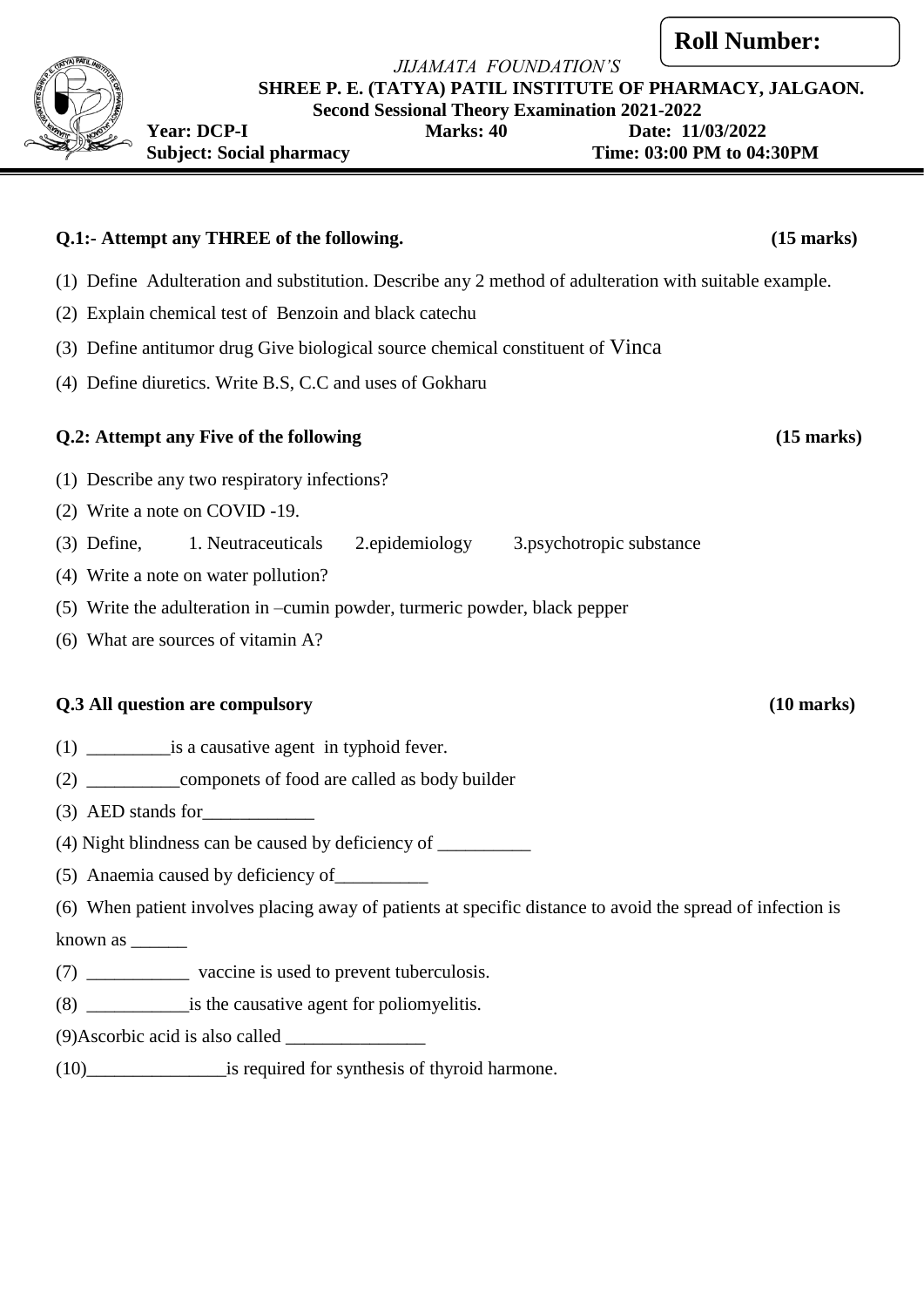| <b>Second Sessional Theory Examination 2021-2022</b><br><b>Marks: 40</b><br><b>Year: DCP-I</b> | Date: 10/03/2022          |
|------------------------------------------------------------------------------------------------|---------------------------|
| <b>Subject: Human Anatomy Physiology</b>                                                       | Time: 03:00 PM to 04:30PM |
| Q.1:- Attempt any THREE of the following.                                                      | $(15$ marks)              |
| (1) Draw a diagram of internal structure of heart and explain flow of blood in heart.          |                           |
| (2) Draw a diagram of respiratory system and explain mechanism of respiration.                 |                           |
| (3) Explain the process of digestion in detail.                                                |                           |
| (4) Define hypertension. Give its types. What are complications of Hypertension?               |                           |
| Q.2: Attempt any Five of the following                                                         | $(15$ marks)              |
| $(1)$ Explain ECG.                                                                             |                           |
| (2) Elaborate in brief functions of Liver.                                                     |                           |
| (3) Describe physiology of skeletal muscle contraction.                                        |                           |
| (4) Write a short note on Spleen.                                                              |                           |
| (5) Explain conducting system of heart.                                                        |                           |
| (6) Differentiate between artery and vein.                                                     |                           |
| Q.3 All question are compulsory                                                                | $(10 \text{ marks})$      |
| (1) Bile juice contains _________ which helps in emulsification of fats.                       |                           |
| (2) The heart is located in ____________ cavity.                                               |                           |
| (3) The disorder of heart rate and rhythm is called                                            |                           |
|                                                                                                |                           |
|                                                                                                |                           |
| (6) The time period for every cardiac cycle is _____________ sec.                              |                           |
| (7) The muscle between thoracic and abdominal cavity and helping in respiration is _______     |                           |
| (8) __________ is the enzyme present in saliva.                                                |                           |
|                                                                                                |                           |